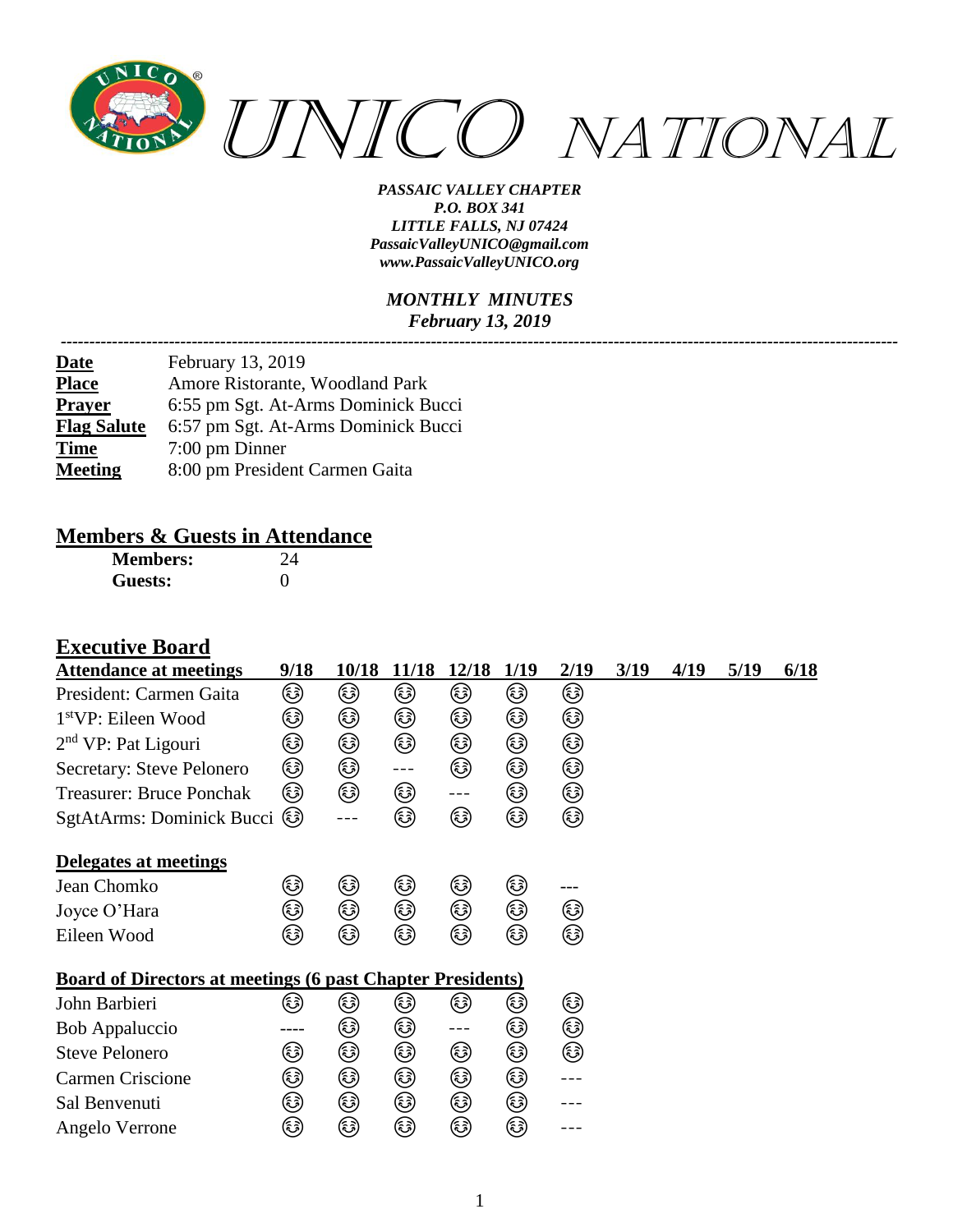

#### *MONTHLY MINUTES February 13, 2019*

| <b>Past Chapter Presidents in attendance at meetings</b> |      |       |       |       |        |      |      |      |      |      |
|----------------------------------------------------------|------|-------|-------|-------|--------|------|------|------|------|------|
|                                                          | 9/18 | 10/18 | 11/18 | 12/18 | 1/19   | 2/19 | 3/19 | 4/19 | 5/19 | 6/18 |
| Joe Agresti PNP                                          | کی   | ٨     | 7     | (هَ)  | کی     |      |      |      |      |      |
| Bob Appaluccio                                           |      | کی    | 7     | ---   | کی     | ٨    |      |      |      |      |
| John Barbieri                                            | کا   | کی    | ?     | ٨     | کی     | ٨    |      |      |      |      |
| Sal Benvenuti                                            | کی   | کی    | ?     | کا    | ٨      |      |      |      |      |      |
| <b>Carmen Criscione</b>                                  | کی   | کی    | ?     | ٨     | کی     |      |      |      |      |      |
| John Morano                                              | ٨    | ٨     | ?     | ٨     | کی     | ٨    |      |      |      |      |
| <b>Steve Pelonero</b>                                    | ٨    | ٨     | 7     | ٨     | ٨      | ٨    |      |      |      |      |
| <b>Bruce Ponchak</b>                                     | ٨    | ٨     | 7     |       | (هَءَ) | ٨    |      |      |      |      |
| <b>Chuck Russo</b>                                       | ٨    | ٨     | 7     |       | (هَءَ) | ٨    |      |      |      |      |
| Angelo Verrone                                           | کہ)  |       |       | ٤     | (هَءَ) |      |      |      |      |      |

# **Opening Remarks**

- President Carmen Gaita:
	- Carmen welcomed everyone and noted that he had laryngitis
	- He thanked the Pig Roast Committee and said that a report would be given later in the evening. Carmen did note that it was a sold out event
	- Carmen welcomed back Eileen Wood, our chapter 1<sup>st</sup> VP, from her hip replacement surgery
	- Carmen reported that our NJ District IV DG, Steve Calantone, thanked our chapter for being the first chapter to donate \$200.00 to this upcoming 2019 Christmas Dinner for our Special Needs Friends
	- Our next meeting on the  $2<sup>nd</sup>$  Wednesday of March, will more than likely be back here at Amore. More to follow when you get the invite to respond from John Barbieri
	- Carmen also noted that our biggest fundraiser is our upcoming June Annual Golf Outing. Chairperson Joe Barone will report on that later in the evening as well as another chapter fundraiser the Dinner for a Year Raffle run by Carmen Criscione
	- Chapter President Carmen made note that our chapter budget meeting will be held next week on February 20<sup>th</sup>. Those involved will be contacted
- 1<sup>st</sup> VP Eileen Wood:

Just had hip replacement surgery and is glad to be back

 $\bullet$  2<sup>nd</sup> VP Patrick Liguori: No report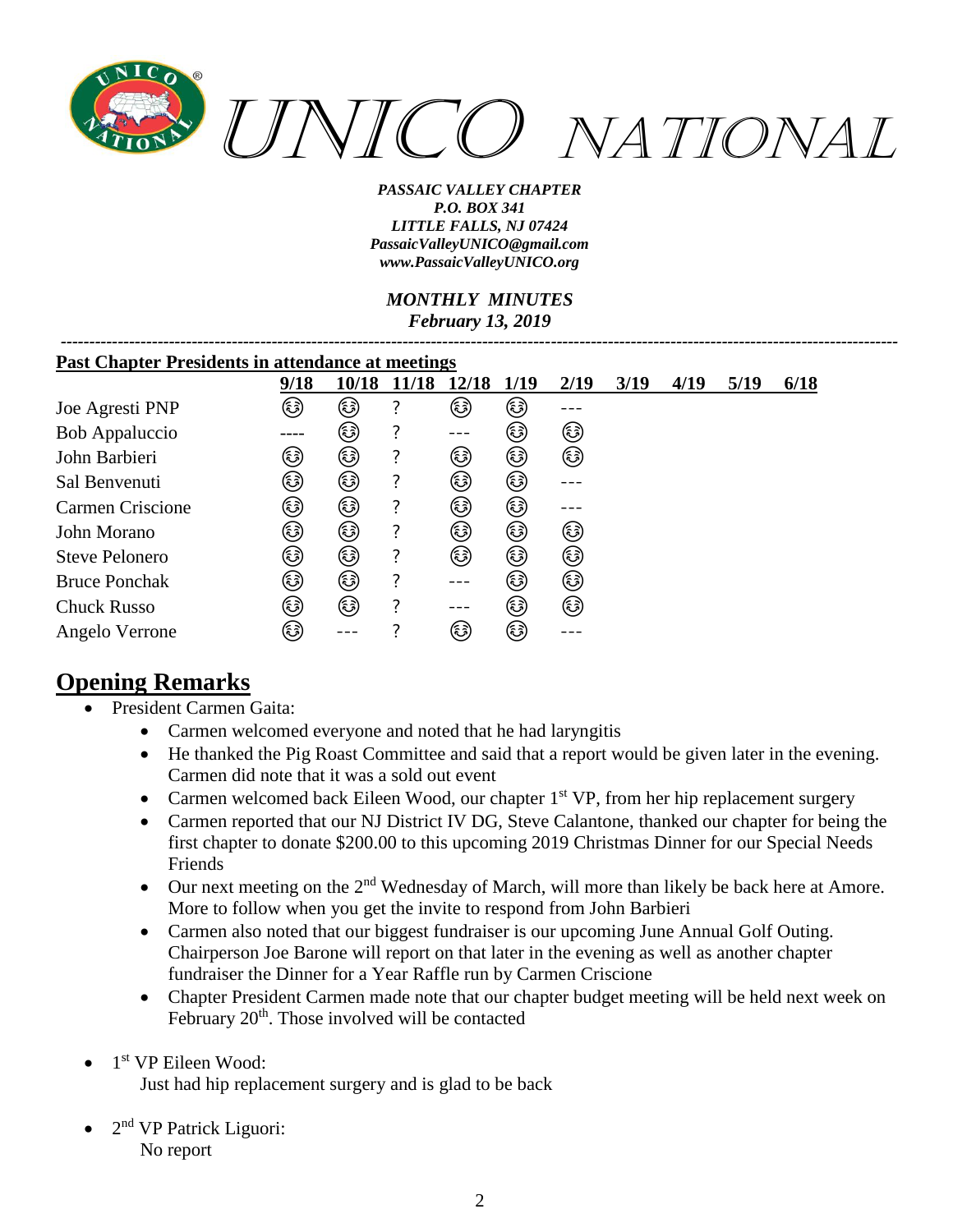

*MONTHLY MINUTES February 13, 2019 ---------------------------------------------------------------------------------------------------------------------------------------------------*

### **Secretary Minutes**

Secretary: Steve Pelonero

Steve reported that the minutes were emailed out and were also on the chapter website. Steve asked for a motion to accept

 $1<sup>st</sup>$ Mark BiFalco  $2^{nd}$ Frank Capalbo Discussion: None All in favor: Yes

### **Treasurer Report**

Treasurer: Bruce Ponchak

Bruce reported that he emailed the treasurers report to everyone and asked for a motion to accept

 $1<sup>st</sup>$ Steve Pelonero  $2<sub>nd</sub>$ Frank Capalbo Discussion: None All in favor: Yes

# **Good and Welfare: Sal Nocella**

- In Sal Nocella's absence, Chapter President Carmen reported that a fruit basket was sent to our chapter 1st VP Eileen Wood. She had hip replacement surgery
- Prayers and get well wishes were asked for PNP Paul Alongi from the Bloomfield Chapter who was in a serious accident. He is now home and doing well

# **Bills & Communications**

- John Barbieri read a thank you letter from our Chapter 1<sup>st</sup> VP Eileen Wood thanking us for the fruit basket
- John Barbieri reported that a donation request was received from Special Olympics. A motion was made by Tony Orlando that we donate, as we have done in the past, \$200. The motion was 2 nd 'd by Joe McGill. All were in favor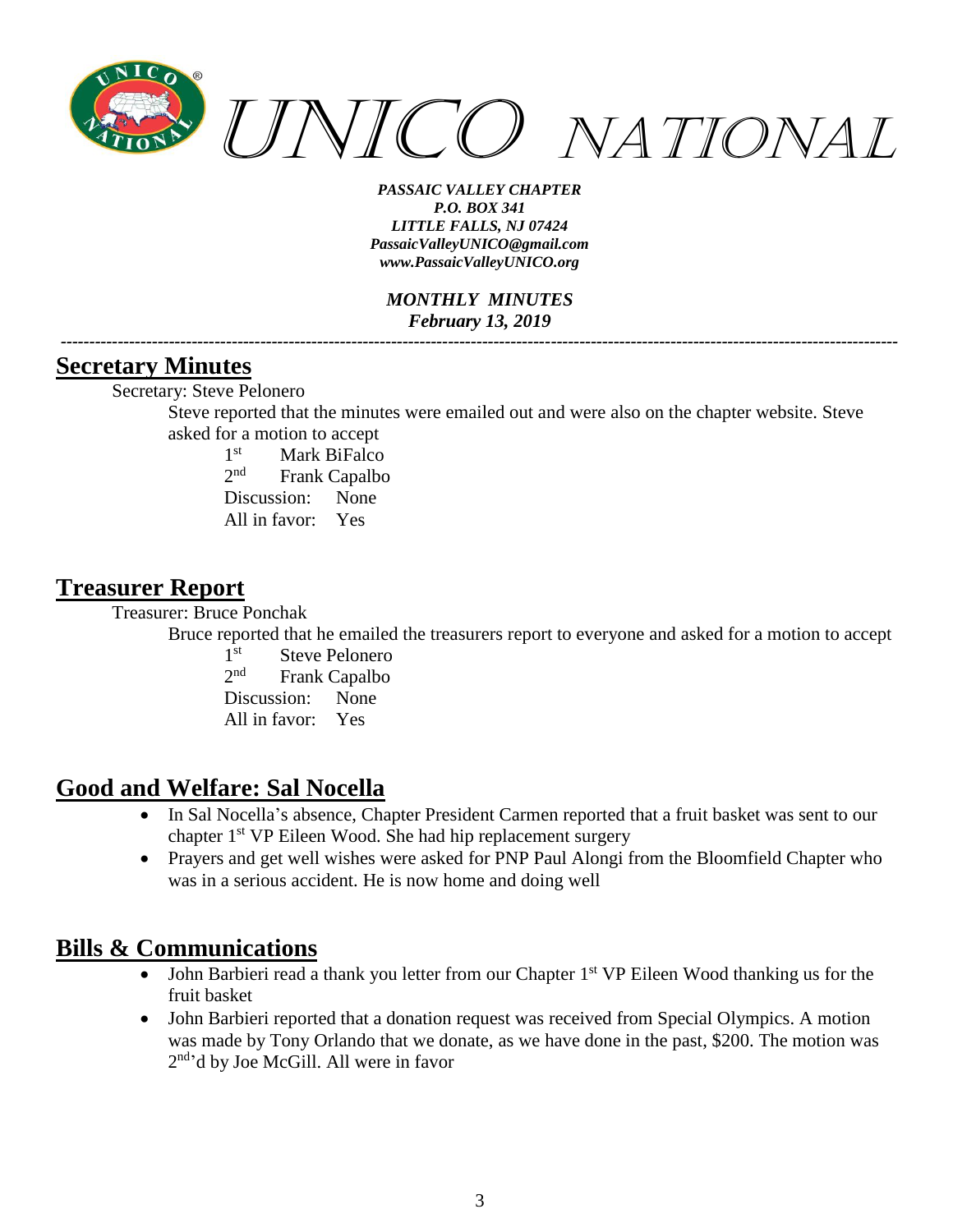

*MONTHLY MINUTES February 13, 2019*

*---------------------------------------------------------------------------------------------------------------------------------------------------*

# **Standing Committees**

- **Scholarship: Joe Agresti, PNP:**
- **Brian Piccolo: Chuck Russo:**

Chuck Russo reported that PVHS has our Scholarship Application. If anyone knows of a student who lives in one of our three supported towns that does not go to PV to contact him and he will make sure that the student gets an application. Chuck also reported that our Scholarship Dinner date will be the 2<sup>nd</sup> Wednesday of June, the 12<sup>th</sup>, at the Barnyard in Totowa. Chuck noted that this event is the culmination of all of our fundraising efforts and the "C" and "O" in UNICO (Charity and Opportunity) where we help students, both high school and college Italian Studies further their education with financial aid. He asked that everyone save the date for this new venue with lots of room. The scholarship committee will be meeting soon to discuss menu and price

Chuck also noted and talked about the memorial Scholarships for past deceased members on a year basis for those that have passed in our current year (if any). Anyone can also have a scholarship named for a \$200.00 donation to our chapter scholarship fund

# **Fundraising Committees**

- **Community Service: Chuck Russo**
	- Chuck reported that Community Service Day is April 27<sup>th</sup>, Saturday. A sign up sheet was passed around and Chuck asked if members could make copies of the "Food List Handout" so that we have enough that day
	- Chuck noted that we have quite a few food pantries in our Passaic Valley area along with a Veterans Pantry in Paterson
	- Eileen Wood asked if it was feasible to have food tote bags made and passed out with our UNICO logo on them. Steven Pelonero said he would look into it and report back
- **Dine with UNICO: Joe Benvenuti, Mark BiFalco, Jean Chomko**
	- In Jean Chomko's absence, Steve Pelonero reported that she was looking into contacting the Town Tavern in Little Falls for another Dine with UNICO as a fundraiser for the 2020 **Convention**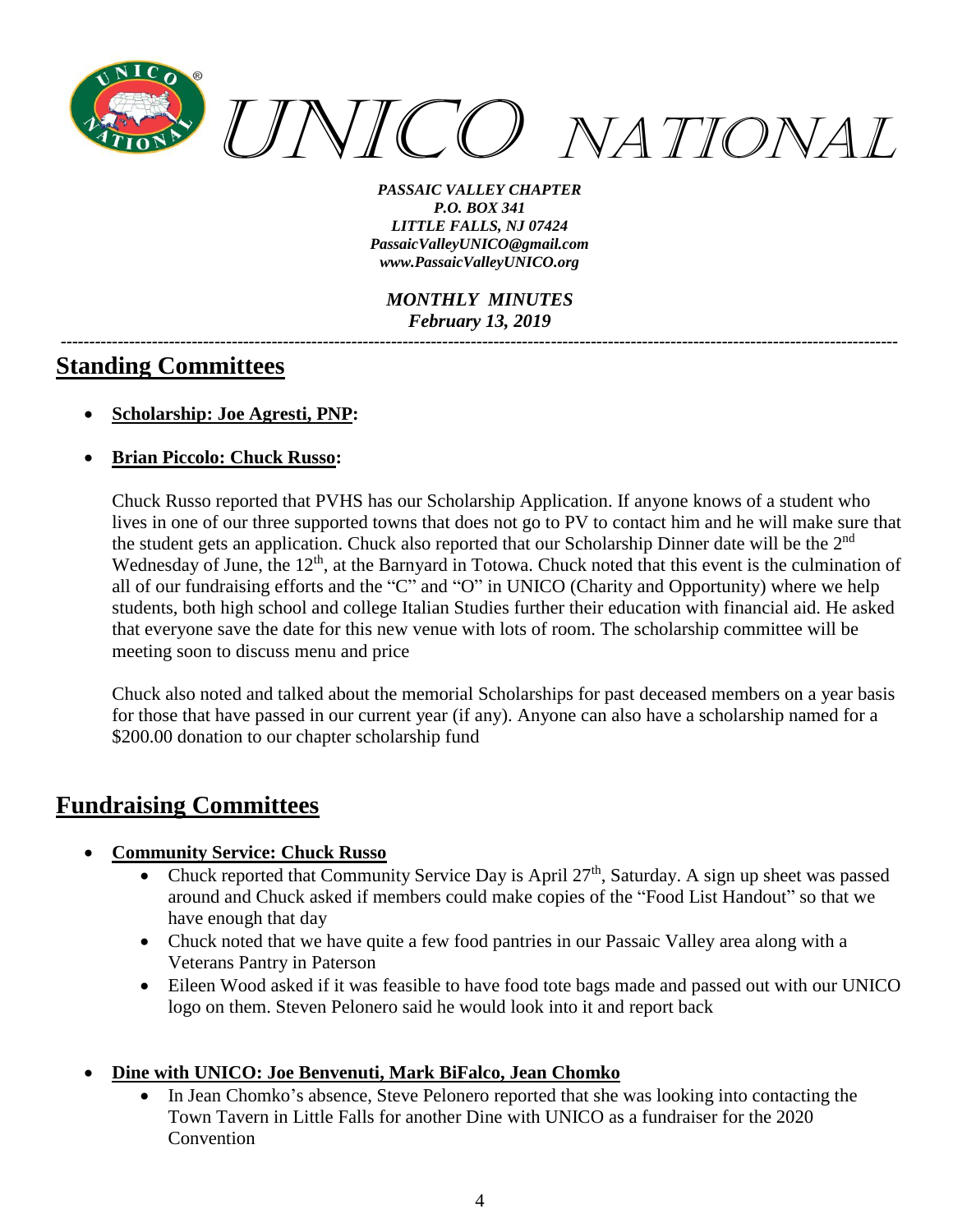

*MONTHLY MINUTES February 13, 2019*

*---------------------------------------------------------------------------------------------------------------------------------------------------*

#### • **Dinner for Two: Carmen Criscione**

• In Carmen's absence, Steve Pelonero reported that we received the permit number for the Dinner for a Year Raffle, and that John Barbieri would now start to have the tickets printed at \$5.00 each ticket. The prize will be at least 12 Dinner Certificates for restaurants. Carmen asked that we start asking our favorite dining facilities for a certificate that can be awarded as a price. We are now a 501(c)3 which means the restaurants can claim it as a deduction

#### • **Food Pantry: Roni Corrado**

• Roni noted that as always, food is always in need. Please bring your non-perishables to any meeting

#### • **Golf Outing: Joe Barone**

• Joe reported that the date is June 10 at Preakness Valley GC (otherwise known as Passaic County). A committee meeting is planned at his house on Wednesday, February 27

#### • **Overseas Soldiers: Pat Corrado**

• Evelyn Tosi reported that her grandson is leaving soon for Jordan and that he hopefully might be able to attend our March meeting and talk about some of his life experiences overseas

#### • **Pig Roast: Joe Agresti PNP / Jim Minella**

• In Joe Agresti's absence, Joe Benvenuti reported that is was a sell out event with 143 in attendance. \$2703.00 profit with a \$100.00 from that donation going to "The Tunnel to Tower Foundation". At the event Roni Corrado was honored as our first ever "Member of the Year" and rather than a gift, she opted for a donation to the above said charity. Joe B noted that the American Legion Hall was donated to our event and it was asked if we should make some type of donation to the hall as a thank you. Jim Minnella said that he would contact our go to person at the hall to see what is needed. Also, it was suggested that we send a thank you to the DJ who provided us his N/C entertainment. Bob Appaluccio said he would get his contact information. John Barbieri noted that by the time his and a few of the other last tables got to the food table, that the pork ran out and the hamburgers were cold and that is something that we should definitely look into for next year. Jim Minnella noted that we only planned on 130 people and we over sold the event by 13. Jim said it will be looked into for next year if we hold it again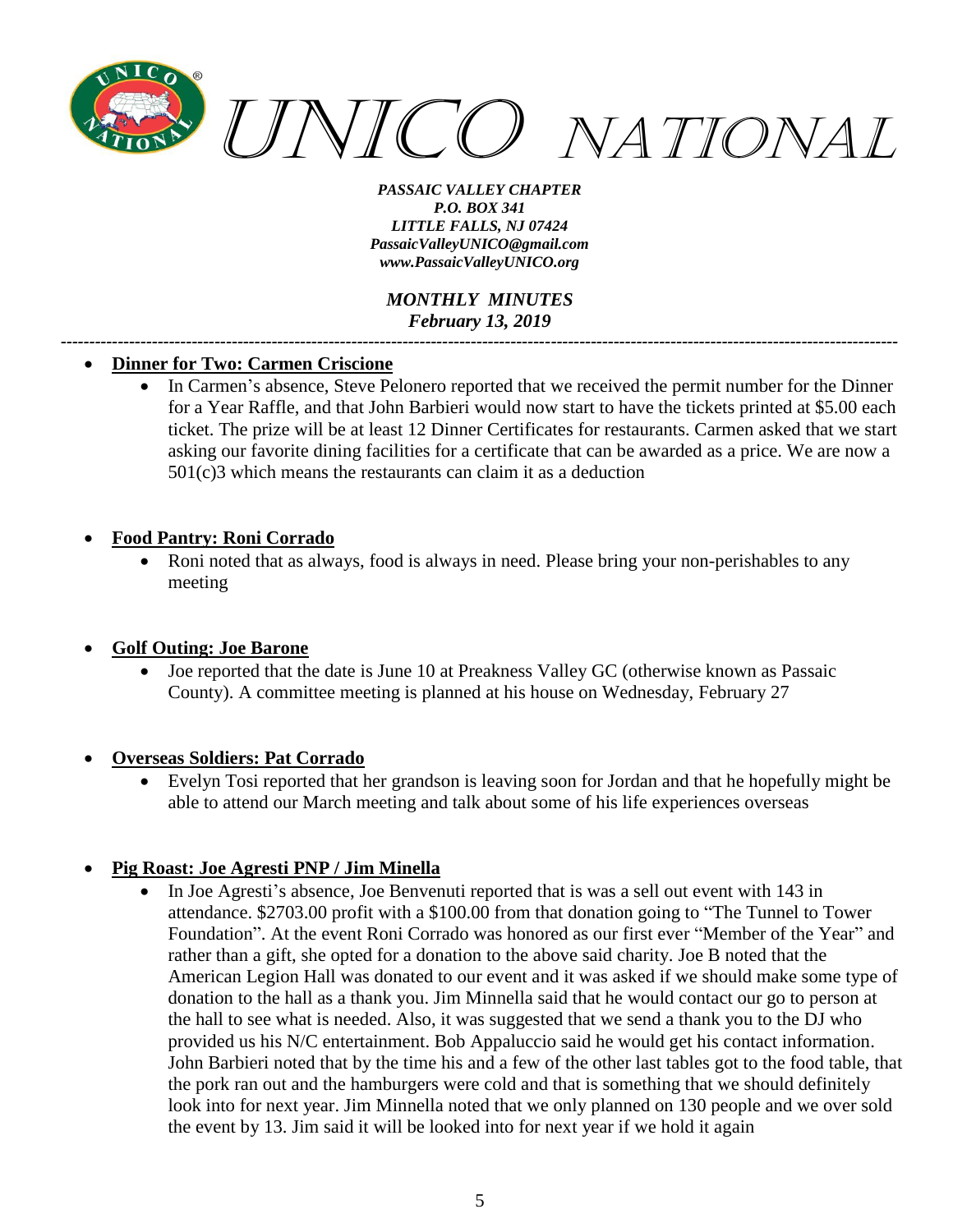

*MONTHLY MINUTES February 13, 2019*

*---------------------------------------------------------------------------------------------------------------------------------------------------*

#### • **2020 Vision Wine Raffle: Steve Pelonero**

• Steve Pelonero reported that the permit for this raffle also was received and that this and the Dinner for a Year drawing will both be held the same night, at the same place, at PJ Rufo's on July 11 at 6:00 pm. Reservations are suggested if you plan on attending and orderingfood. John Barbieri said he will also print these tickets, also priced at \$5.00 each. Steve asked members to please consider bringing to the next few meetings a donated bottle of wine until we hit the 40 bottle prize limit. The wine refrigerator will be donated as it was last year

#### • **2020 Convention Fundraiser: John Morano**

• John reported that with chapter approval and support he wanted to runa convention 2020 fundraiser for our member Steve Pelonero who will be sworn in as National President in July of 2020 at the 98<sup>th</sup> UNICO National Convention in Florida at the Fort Myers Sanibel Harbour Beach Marriott. John noted that as most may or may not know it cost a lot to host a convention where those in attendance are happy with what is available. John noted that with a cost of \$20.00 for wine, anti-pasta platter and hors d'oeuvres (no dinner to keep the cost down), and a low cost for two live bands with music all night, that we could sell tickets for \$40.00 to make it reasonable for people to attend. John noted that this will be advertised as a national event so that we can then advertise it as a convention fundraiser with the hopes that other local chapters will attend and support the convention. More information will be made available to our chapter, but not nationally until the start of the new UNICO year in August of 2020

# **Non-Fundraising Committees**

- **Easter Egg Hunt: Joe Agresti PNP / Chuck Russo**
	- Chuck Russo reported that Woodland Park has an Easter Egg hunt the Saturday before Easter (this year Saturday on April  $13<sup>th</sup>$ ). The cost of 1000 candy filled eggs is \$135.00. Woodland Park usually gets 2000. With a motion by Carmen Gaita and a 2<sup>nd</sup> by Frank Capalbo to donate \$135.00, all were in favor. Members will be asked to wear UNICO attire to make ourselves seen and also to be there to help if need be
- **Heritage Talk: Angelo Verrone**
	- In Angelo's absence, Steve Pelonero gave a brief "Did you Know" with 5 highlights about Italy. There are a lot more tidbits of info which will be shared at every meeting for the rest of the year. Steve also noted that when he comes back from his April trip to his grandparents homeland of Sicily, that he might have a slide show presentation of his photos that he took there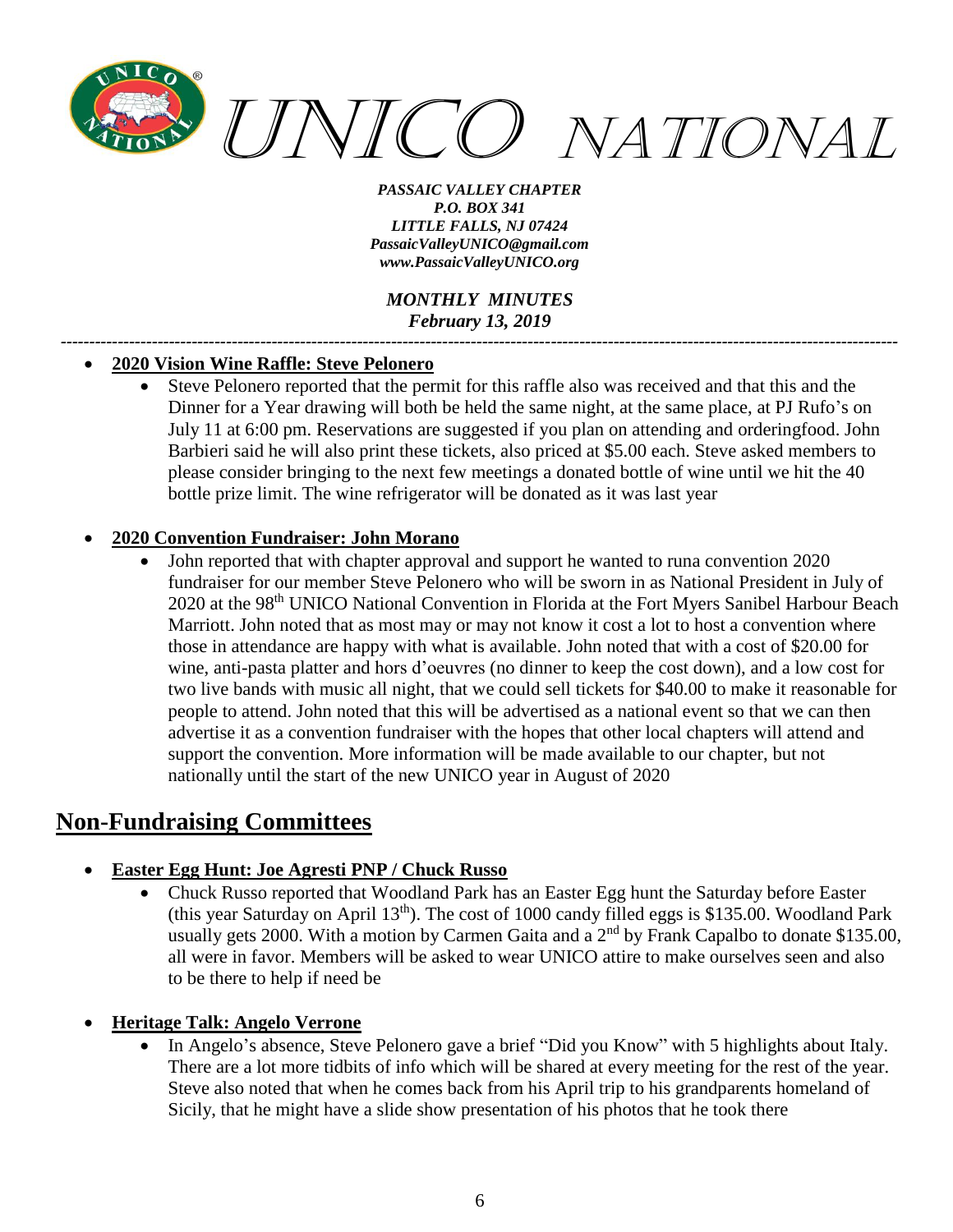

*MONTHLY MINUTES February 13, 2019 ---------------------------------------------------------------------------------------------------------------------------------------------------*

- **Membership: John Barbieri**
	- John reported that we were at 48 members with many birthdays to be celebrated this month of February
- **Newsletter: Steve Pelonero**
	- No report
- **Website: Steve Pelonero / John Barbieri**
	- Steve reported that there were 84,306 visits to our website. In January there were 84,000.
	- John reported that more members were utilizing the members section

# **National News**

- Steve Pelonero reported that the National Mid-Year Board meeting is to be held in Orlando FL on March 1 st and 2nd
- Steve reported that the Convention will be held in Nashville TN at a room rate of \$169 a night. Wednesday though Saturday, July 24<sup>th</sup>, 25, 26 and 27. Even though rooms might be sold out, if someone still wants to go it is advised that you book a room at the new price and if UNICO National does not get more rooms added on at the advertised rate, and if you decide not to go, you have a week before the event to cancel. Steve noted that by booking soon, you will be placed on a wait list
- Steve reported that there is UNICO Hockey Night at the Newark Prudential Center, Thursday, March 21<sup>st</sup>. 7:00 pm game. Devils vs Bruins. The flier is on the UNICO National website and also in the UNICO National Photo Gallery Section. \$60.00 gets you the game and also a food voucher worth \$20.00
- The UNICO National Foundation sent out fundraising 50/50 raffle tickets with the hopes that many purchase them. Steve noted that our chapter in the past has bought a book (6 tickets) for \$100.00. The chapter voted yes to purchase them
- The 2019 Eastern Region meeting will be held in November at Hershey Park in PA. More information to follow

### **District News**

Steve Pelonero reported that the next District IV meeting will be in March. No exact date was yet given. Sparta will be the host chapter. More information at a later time